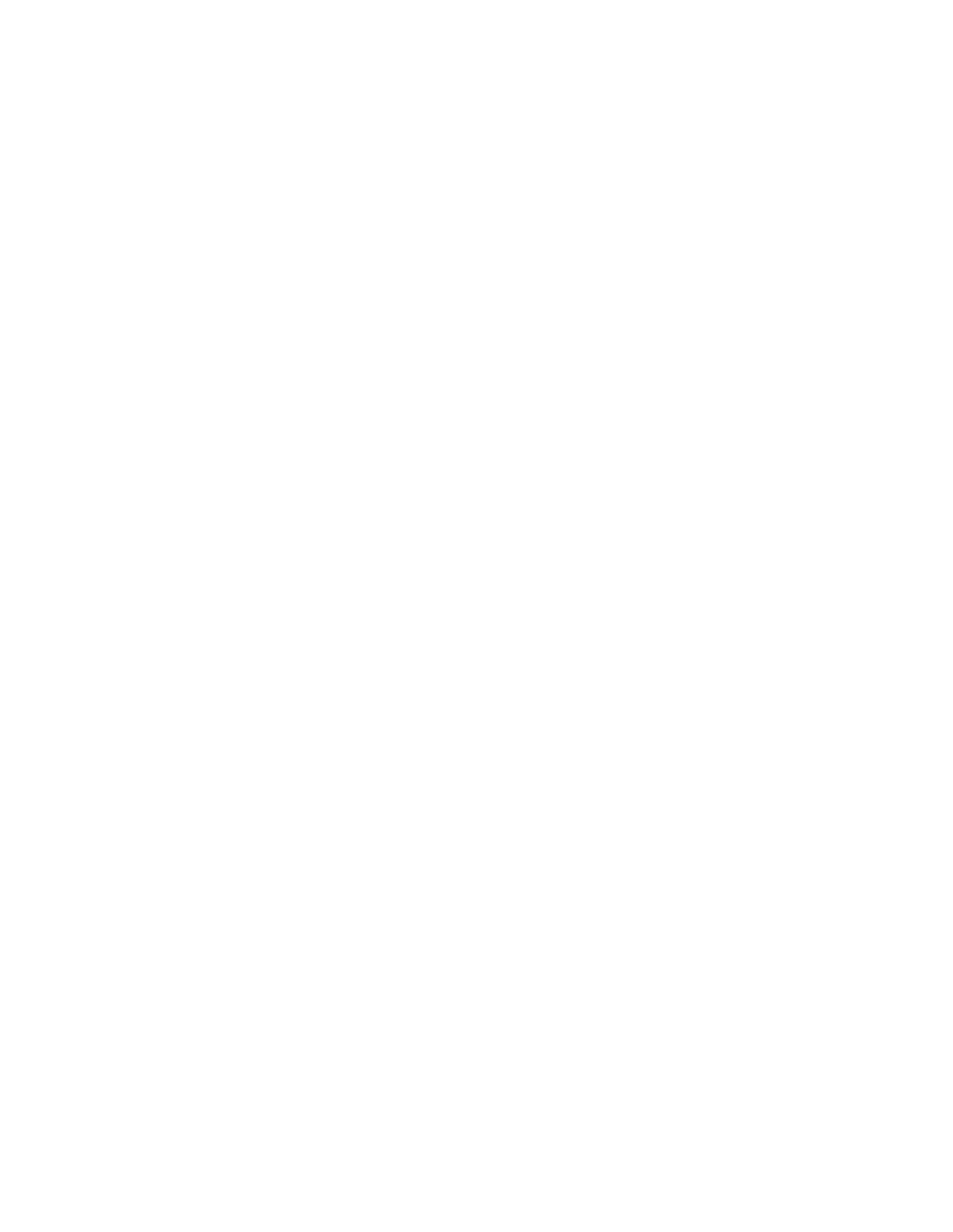# **The Taxation of Railroad Retirement Act Annuities**

## **Table of Contents**

| <b>Topic</b> |                                                                                            | <b>Page</b>   |
|--------------|--------------------------------------------------------------------------------------------|---------------|
| A.           |                                                                                            |               |
|              |                                                                                            |               |
|              |                                                                                            | 3             |
|              |                                                                                            | 3             |
| Е.           | Taxed Under United States Citizen or Nonresident Alien Rules ----------------------------- | 5             |
| F.           |                                                                                            | 6             |
|              |                                                                                            | 9             |
|              |                                                                                            | 10            |
| I.           |                                                                                            | <sup>11</sup> |
| J.           |                                                                                            |               |
|              |                                                                                            |               |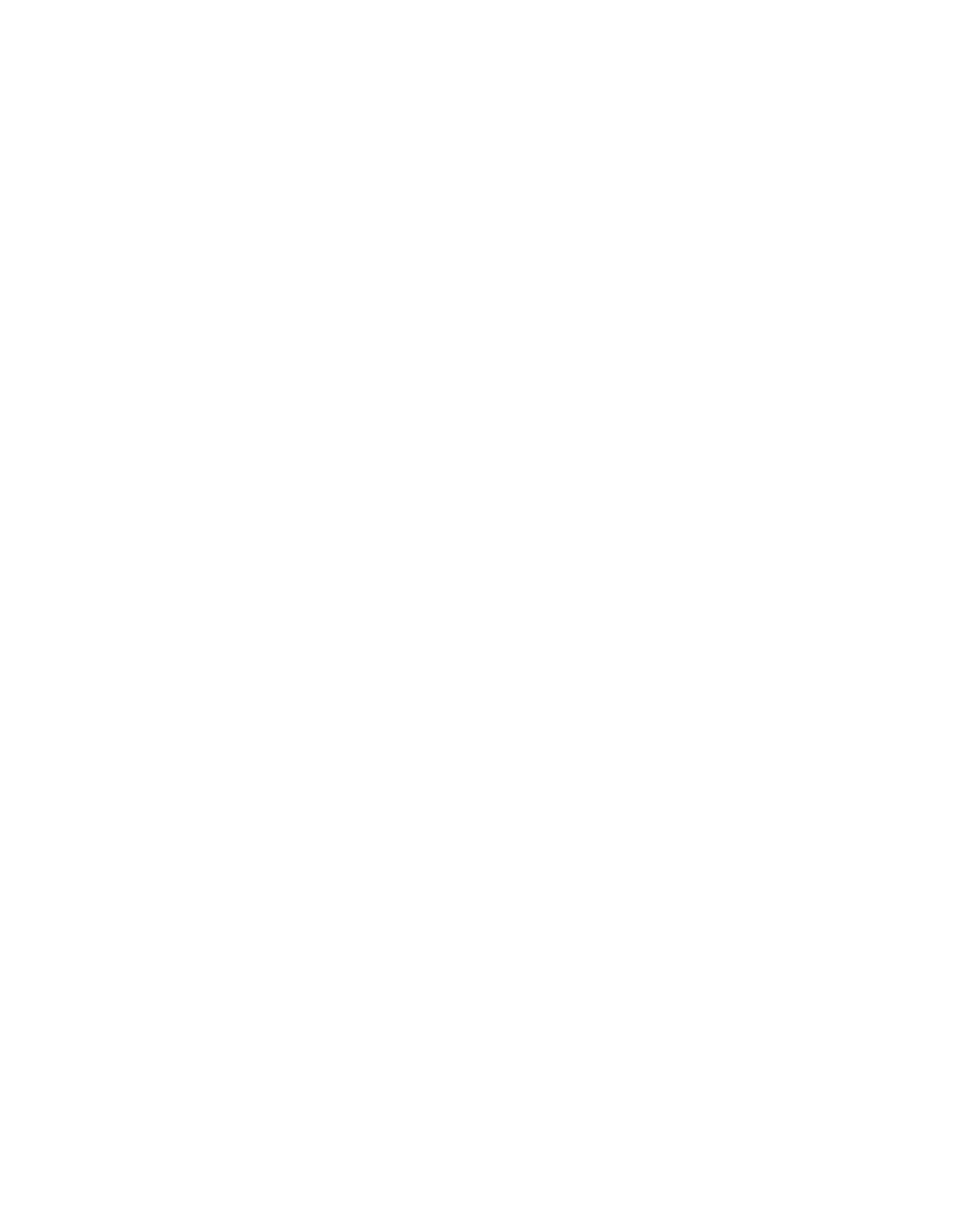## **A. Taxation of Railroad Retirement Act (RRA) Annuities Under Federal Income Tax Laws**

The Tier 1, Tier 2, and vested dual benefit components of regular annuity payments and special guaranty (overall minimum) formula payments have been subject to Federal income tax since January 1, 1984. Supplemental annuities have been subject to Federal income tax since November 1, 1966.

Section 14 (45 U.S.C. Section 231m) of the RRA declares railroad retirement annuities are **not**  taxable for State income tax purposes.

## **B. How RRA Annuity Component Payments are Taxed**

Various components of RRA annuities are taxed differently. With the exception of certain Social Security Equivalent Benefit (SSEB) payments covering prior years, annuity payments are taxed in the year in which they are received by the payee, regardless of the year for which they were paid. Below is an assessment of how specific annuity components are taxed.

## **1. SSEB Payments**

The SSEB portion of Tier 1 is equivalent to the amount the Social Security Administration (SSA) would pay a railroad annuitant if railroad service were covered under the Social Security Act.

Special guaranty formula payments are considered SSEB amounts. These payments consider all eligible family members, and increase railroad retirement annuity payments to equal what SSA would pay the family group if railroad service were covered under the Social Security Act.

The SSEB amounts are treated as social security benefits for Federal income tax purposes. To determine if these benefits are taxable, refer to completion instructions for the tax return applicable to the payee. For more detailed information, refer to Internal Revenue Service (IRS) Publication 915, *Social Security and Equivalent Railroad Retirement Benefits*.

## **2. Contributory Pension Payments**

Two pension components are referred to as contributory pension payments because the employee contributes to these payments through payroll taxes.

## **a. Non-Social Security Equivalent Benefit (NSSEB) Payments**

The NSSEB portion of Tier 1 is the amount that **exceeds** the SSEB portion of Tier 1. The NSSEB is treated like a contributory pension for Federal income tax purposes, and is also referred to as a "contributory amount" paid.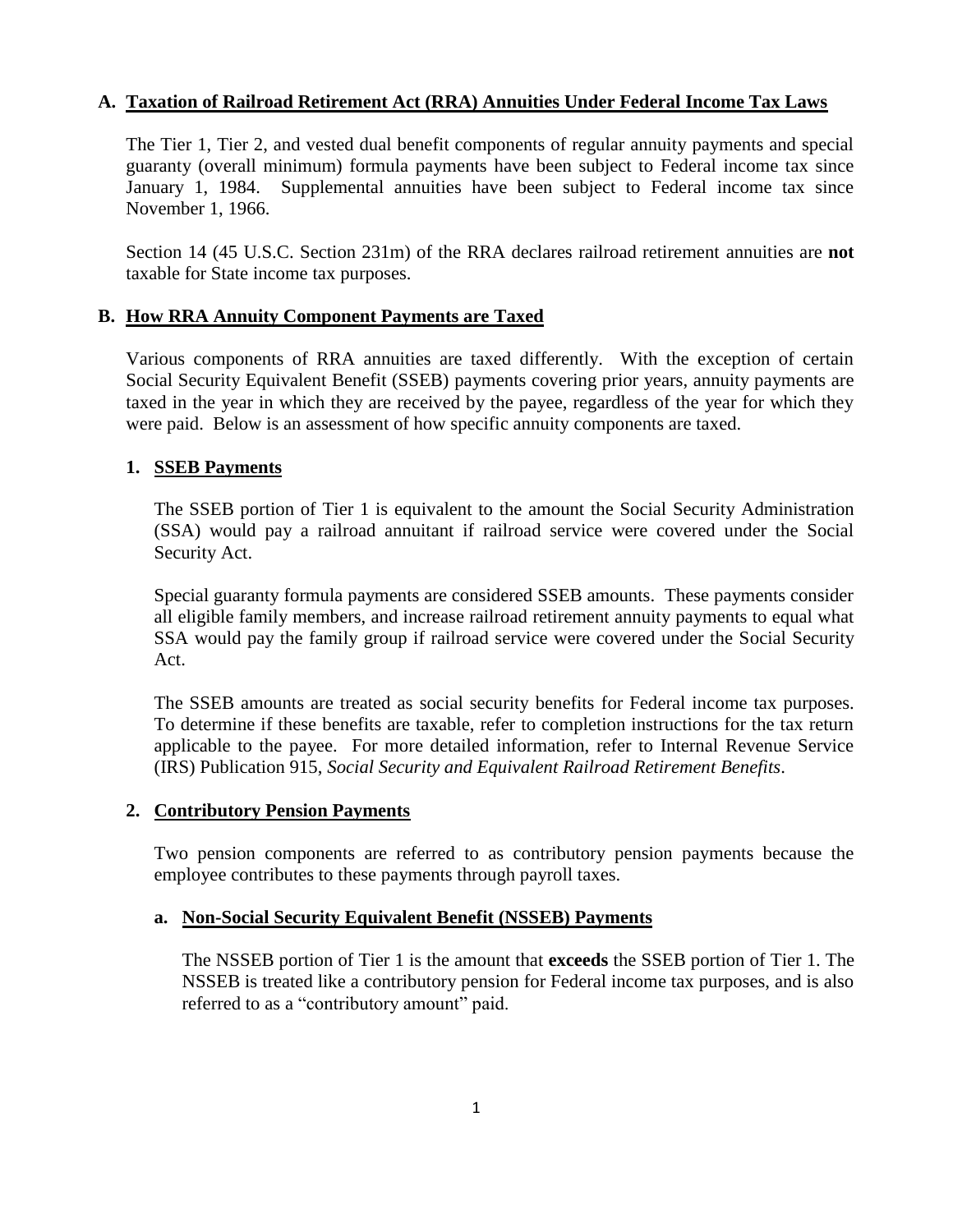## **b. Tier 2 Payments**

Tier 2 payments are based solely on the retired employee's railroad service. Like NSSEB, Tier 2 is treated like a contributory pension for Federal income tax purposes, and is also referred to as a "contributory amount" paid.

For more information on how NSSEB and Tier 2 contributory amounts paid are taxed, refer to IRS Publication 575, *Pension and Annuity Income,* and/or IRS Publication 939, *General Rule for Pensions and Annuities.*

#### **3. Non-Contributory Pension Payments**

Two pension components are referred to as non-contributory pension payments because the employee does not contribute to them.

## **a. Vested Dual Benefit (VDB) Payments**

The VDB is a regular annuity component and is fully taxable for Federal income tax purposes.

#### **b. Supplemental Annuity Payments**

The supplemental annuity is an annuity separate from the regular annuity payable to railroad retirement employees who meet certain eligibility requirements. It is fully taxable.

#### **4. Special Situations**

#### **a. Disability Annuities**

The Tier 1 portion of a disability annuity is taxed as SSEB if a period of disability has been established and a five full month waiting period after that date has been met. This is true regardless of the disability annuitant's age.

## **EXCEPTIONS**

- If a period of disability is granted in any year after the annuity beginning date, Tier 1 is mostly SSEB, but a small portion is NSSEB. The SSEB/NSSEB split in Tier 1 occurs because SSA would not establish a date of entitlement prior to the period of disability and five full month waiting period.
- Disability annuitants who are not granted periods of disability are paid Tier 1 amounts taxed as NSSEB if they are under retirement age, and are paid Tier 1 amounts taxed as SSEB or a SSEB/NSSEB split once they reach retirement age.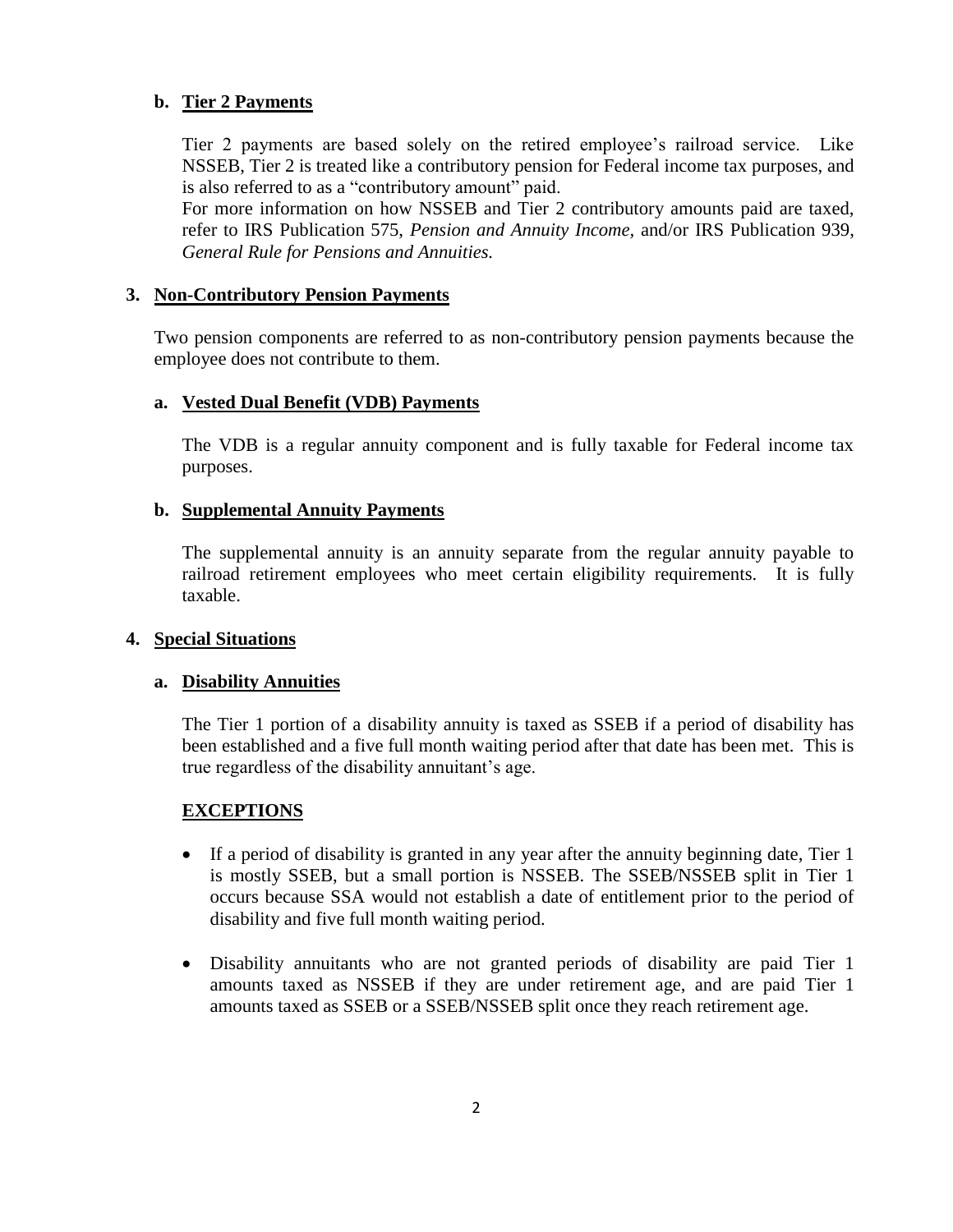#### **b. Spouses and Widow(er)s with a Minor Child in Care**

The Tier 1 portion of railroad retirement annuities paid to spouses under age 62 or widow(er)s under age 60 who have a child under age 16 in his or her care, is considered all SSEB for Federal income tax purposes. SSA pays comparable benefits to spouses and widow(er)s. When the child turns age 16, the RRB continues to pay the spouse or widow(er) until the child turns age 18, whether the child is disabled or not. If the child is not disabled, Tier 1 is changed to NSSEB because SSA does not pay comparable benefits to spouses and widow(er)s. If the child is disabled, the spouse or widow(er) continues to receive SSEB Tier 1 amounts, because SSA pays comparable benefits to spouses or widow(er)s.

#### **C. Payments That are Not Taxable**

Tier 1, Tier 2, and vested dual benefits payable for the period before December 1983 are not taxable. Separation Allowance Lump-Sum Amount payments; Residual Lump-Sum payments; Lump-Sum Death Payment amounts, and excess Tier 2 employee tax refund payments are not taxable. Over-reimbursement amounts – amounts repaid to the RRB that exceed the amounts due – are paid back to annuitants as nontaxable payment amounts.

Nontaxable payment amounts are **not** reported on any Federal income tax statement issued by the RRB.

#### **D. Employee Contribution (EEC) Amount**

#### **1. Definition**

The EEC is the amount of railroad retirement taxes paid by the railroad employee that **exceeds** the amount that would have been paid in social security taxes if the employee's railroad service had been covered under the Social Security Act.

The amount the employee contributes is also referred to as the employee's "investment" or "cost" in their pension "contract."

#### **2. EEC Recovery**

The NSSEB and Tier 2 payments are taxed as contributory pension payments because employees contribute toward these amounts. The taxability of NSSEB and Tier 2 contributory pension payments depends on the types of annuities being paid and whether the EEC amount has been recovered. An EEC amount is recovered when NSSEB and Tier 2 amounts paid to an employee and all individuals paid on the employee's wage record **equal** the EEC amount. Portions of NSSEB and Tier 2 amounts paid before EEC recovery are considered nontaxable or "tax-free." Once EEC amounts are fully recovered, any NSSEB and Tier 2 amounts paid are fully taxable.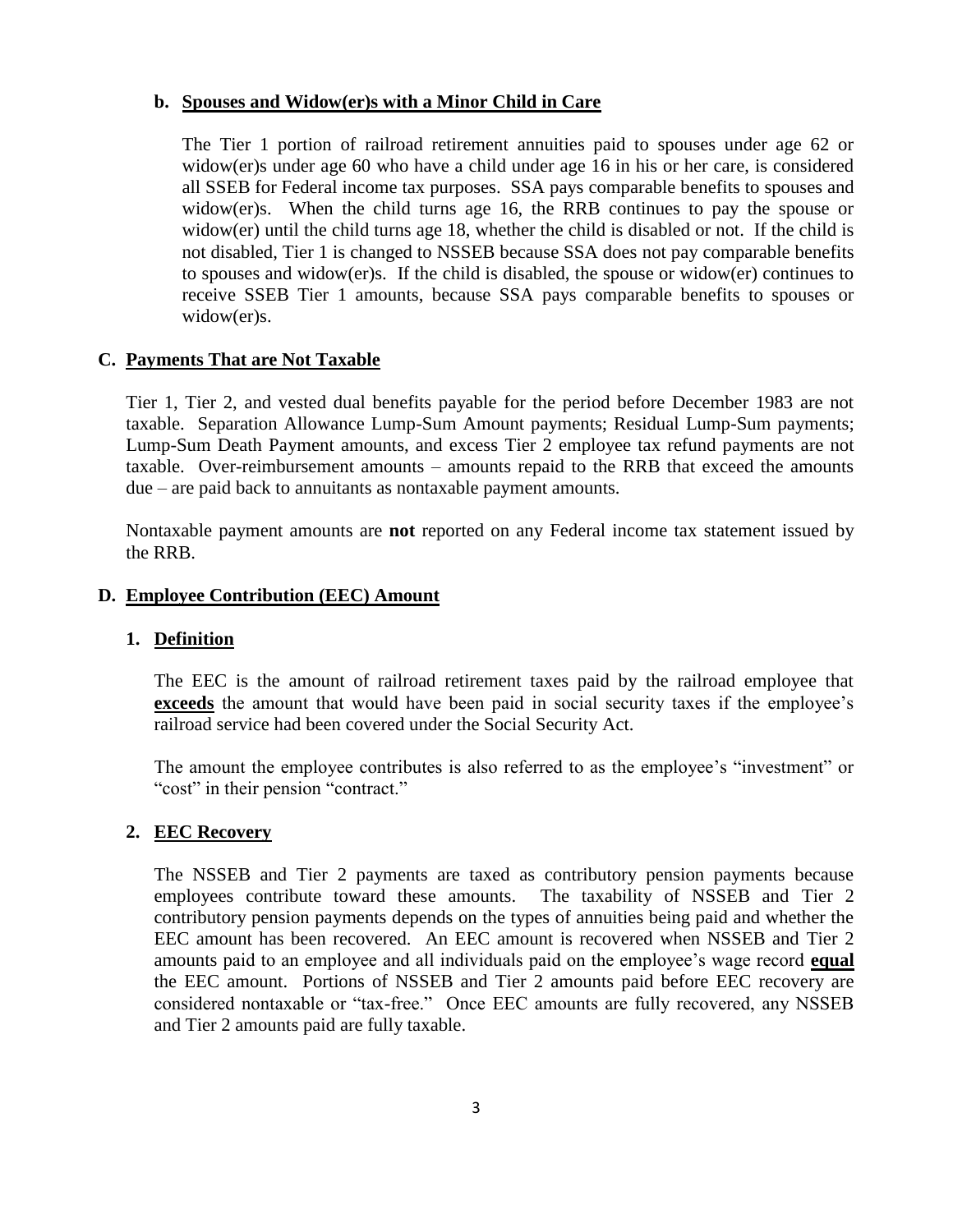## **EXCEPTIONS**

 NSSEB and Tier 2 payments to disability annuitants are **fully taxable** from the annuity beginning date until minimum retirement age is met. When minimum retirement age is met, disabled employees may determine their eligibility to compute tax-free portions of NSSEB and Tier 2 payments.

Minimum retirement age is generally the age at which individuals could retire based on age and service. This is age 60 with 30 or more years of railroad service or age 62 with less than 30 years of railroad service.

- NSSEB and Tier 2 components of spouse annuities and NSSEB components of divorced spouse annuities are fully taxable from the annuity beginning date. These annuities **are not** subject to tax-free calculations using the EEC amount.
- Tier 2 portions of legal process partition payments are fully taxable from the payment beginning date. Partition payments **are not** subject to tax-free calculations using the EEC amount.

**Note** - The RRB **does not** provide or compute the tax-free amount of railroad retirement annuities.

## **3. EEC Recovery Methods**

## **a. Three-Year Rule Recovery**

The EEC recovery under the Three-Year Rule covers annuitants with annuity beginning dates **before** July 2, 1986. Under the Three-Year Rule, NSSEB and Tier 2 payments became fully taxable only after the total of these benefits paid to all annuitants on the employee's wage record **equaled** the EEC amount.

The Three-Year Rule also applied only if the employee's contribution amount could be recovered within a 36 month (or 3 year) period. This method does **not** apply to individuals filing for annuities at the present time. We do **not** have any annuitants under the Three-Year Rule currently receiving railroad retirement annuities.

#### **b. 1986 General Rule Recovery**

The EEC recovery under the 1986 General Rule covers annuitants with annuity beginning dates from July 2, 1986, through December 31, 1986. These annuitants were allowed to calculate tax-free portions of NSSEB and Tier 2 payments that apply for the life of the annuities. The tax-free amounts are permanent.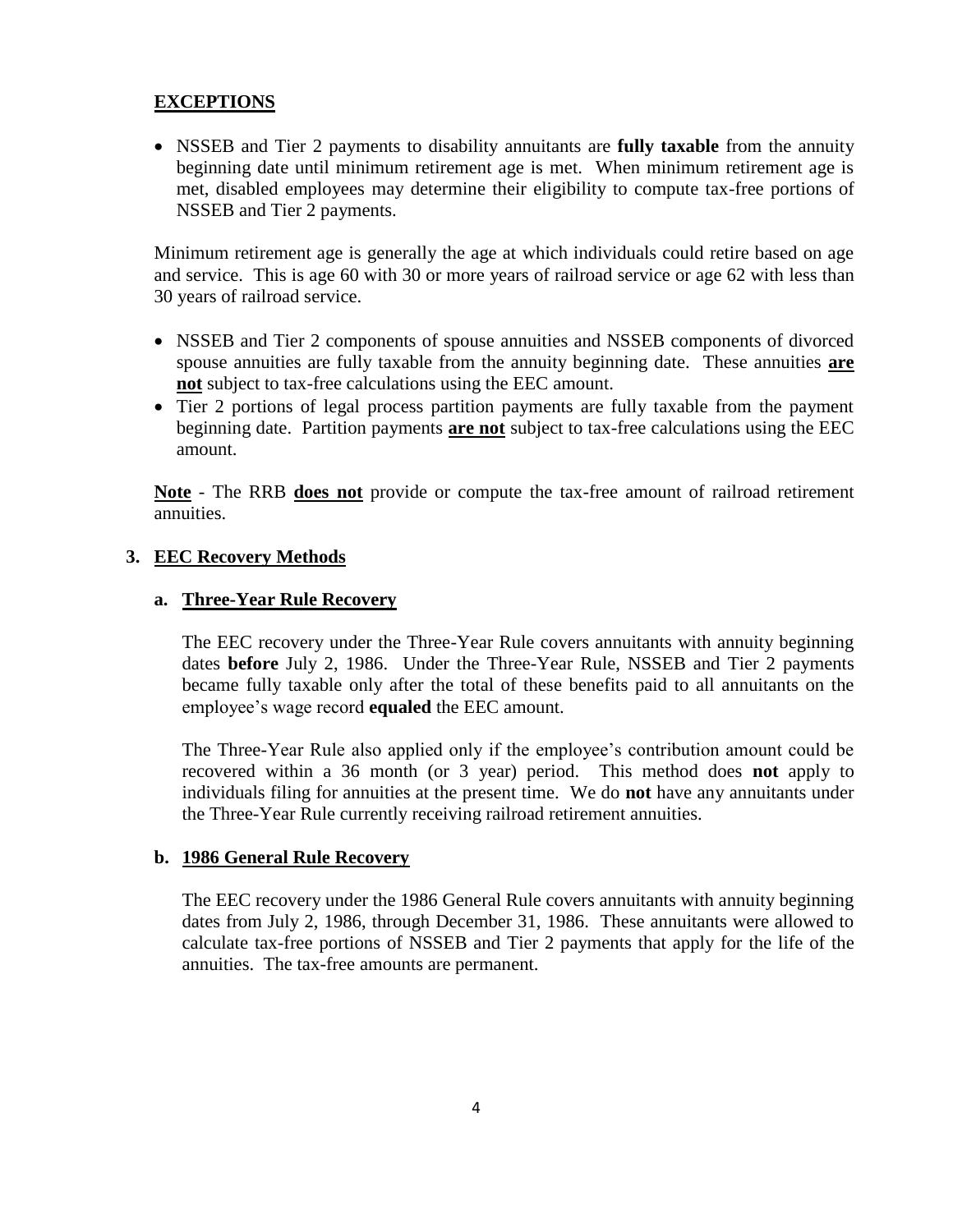#### **c. 1987 General Rule Recovery**

The EEC recovery under the 1987 General Rule covers annuitants with annuity beginning dates after December 31, 1986. These annuitants are entitled to a temporary tax-free amount. This temporary tax-free amount ends when the employee contributions are fully recovered based on NSSEB and Tier 2 payments made to the employee and/or all individuals drawing on the employee's wage record.

There are two methods of determining the tax-free and taxable portions under the General Rule.

## **1) Nonsimplified Method**

The Nonsimplified Method consists of a series of calculations and was initially the only General Rule method available. A description of this method and when to use it is explained in IRS Publication 939, *General Rule for Pensions and Annuities.*

#### **2) Simplified Method**

In 1988, the IRS introduced another method of computing taxable and tax-free amounts for General Rule cases called the Simplified General Rule or the Simplified Method. To see if a payee qualifies to use the Simplified Method, refer to IRS Publication 575, *Pension and Annuity Income* and/or IRS Publication 939, *General Rule for Pensions and Annuities*.

#### **E. Taxed Under United States Citizen or Nonresident Alien Rules**

The rules under which individuals are taxed impact both tax withholding and tax statement reporting. Railroad retirement annuitants are taxed under United States citizen rules or under nonresident alien rules.

For Federal income tax purposes, the "United States" consists of the 50 States and Washington, D.C.

An "unknown individual" is someone who has not provided the RRB with citizenship and residence information.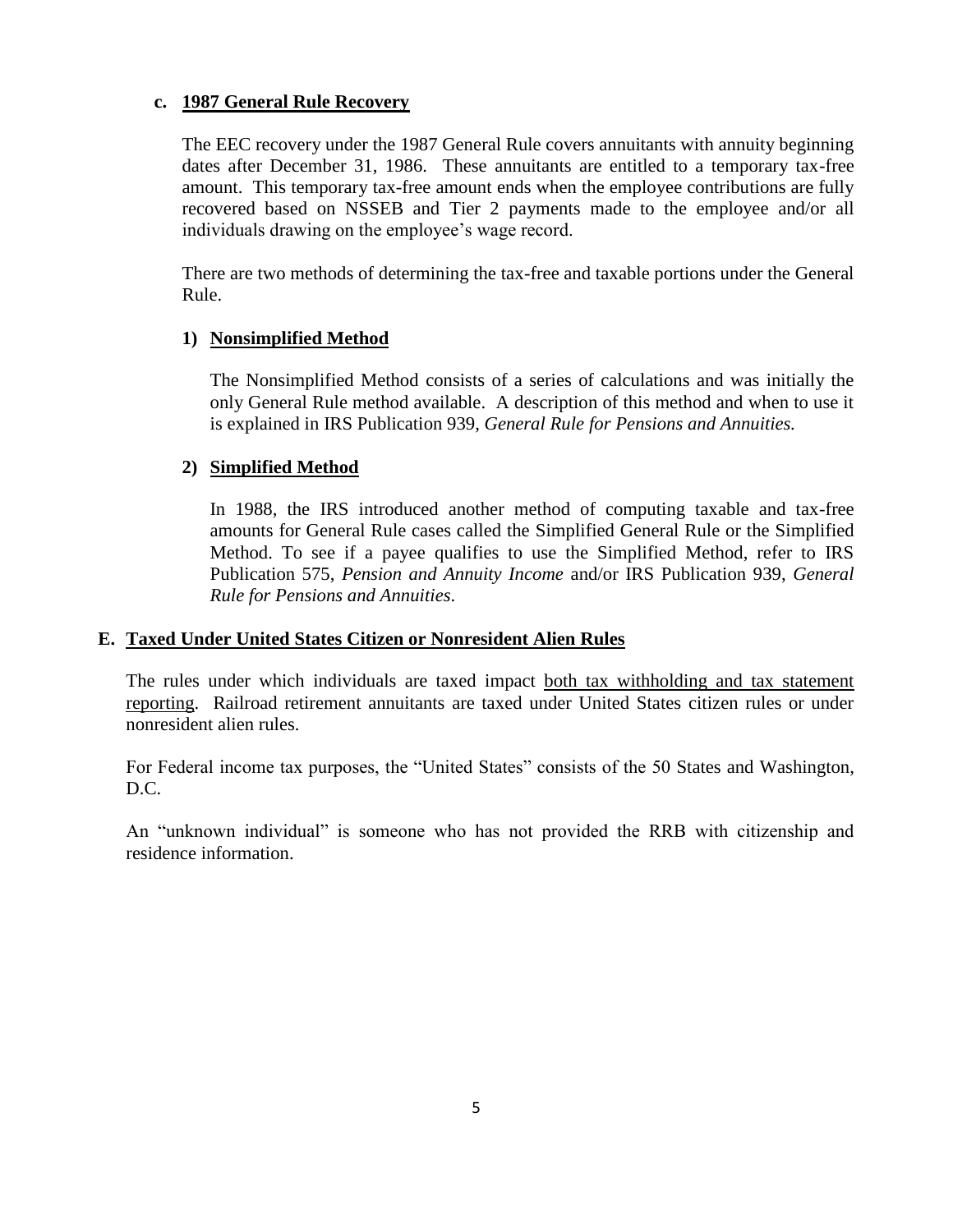## **1. Taxed as United States (U.S.) Citizens**

Individuals taxed as U.S. citizens are:

- a. Known citizens of the United States, Guam, the Commonwealth of the Northern Mariana Islands, Puerto Rico, or American Samoa, or
- b. Unknown individuals physically residing in the United States, Guam, or the Commonwealth of the Northern Mariana Islands.

**Note** - Most annuitants taxed as U.S. citizens are unknown individuals physically residing in the United States.

Any such individual, who plans a change of address **outside** the United States or Guam, should file Form RRB-1001, *Nonresident Questionnaire*, **before** making the address change. Failure to establish citizenship and residence information will result in assumed nonresident alien taxes being withheld from the individual's railroad retirement annuity payments.

#### **2. Taxed as Nonresident Aliens (NRAs) of the United States**

Individuals taxed as NRAs of the United States are:

- a. Known citizens of countries **other than** the United States, Guam, the Commonwealth of the Northern Mariana Islands, Puerto Rico, or American Samoa who are also known to be legal residents of countries **other than** the United States, Guam, or the Commonwealth of the Northern Mariana Islands, or
- b. Unknown individuals residing **outside** the United States, Guam, and the Commonwealth of the Northern Mariana Islands.

## **F. Tax Withholding and Railroad Retirement Annuities**

## **1. U.S. Citizen Tax Withholding**

## **a. Elected SSEB Tax Withholding**

Individuals taxed as U.S. citizens may voluntarily choose to have Federal income tax withheld from the SSEB portion of their Tier 1 benefits. The SSEB tax withholding is based on a percentage of the payment. Individuals may elect SSEB tax withholding by completing IRS Form W-4V, *Voluntary Withholding Request*, and sending it to the RRB.

An election remains in force until changed or revoked. An election may be changed or revoked by filing a new IRS Form W-4V at any time.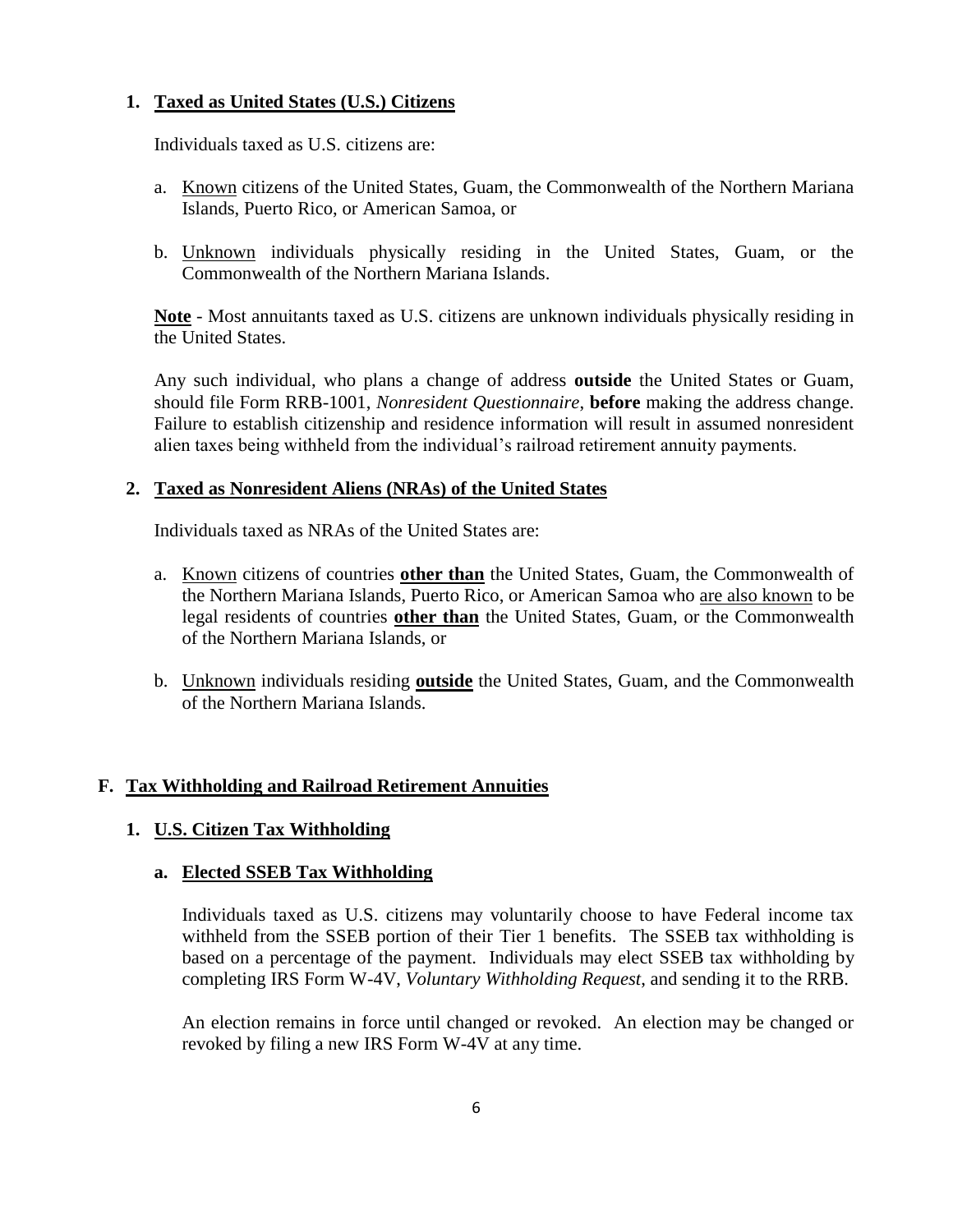## **b. Elected Pension (NSSEB, Tier 2, Vested Dual Benefit, and Supplemental Annuity) Tax Withholding**

Individuals taxed as U.S. citizens may voluntarily choose to have Federal income tax withheld from the pension portions of their regular annuities and any supplemental annuities. Individuals may elect pension tax withholding by filing Form RRB W-4P, *Withholding Certificate for Railroad Retirement Payments*.

Elected pension tax withholding is based on Internal Revenue Service tax tables using the individual's requested marital status and number of withholding allowances. individual may also request the RRB withhold an additional dollar amount of taxes from their annuity payments.

An election remains in force until changed or revoked. An election may be changed or revoked by filing a new Form RRB W-4P at any time.

**Note -** The following exceptions apply:

- Individuals taxed as U.S. citizens living **outside** the 50 United States and Washington, D.C. may not elect "NO" tax withholding on Forms RRB W-4P.
- Individuals taxed as U.S. citizens who do not provide U.S. Social Security Numbers (SSNs) **on their Forms RRB W-4P** may not elect "NO" tax withholding on those forms.

## **c. Mandatory Pension Tax Withholding**

If a Form RRB W-4P is not filed, the RRB is required by law to calculate and withhold taxes on the pension portions of an annuity as if the individual were married with three withholding allowances. This is called mandatory citizen tax withholding. Mandatory citizen tax withholding is not applied unless monthly annuity components exceed a minimum mandatory withholding amount. This amount changes each time the IRS tax table rates change.

Refer to booklet TXB-25, *Tax Withholding and Railroad Retirement Payments,* for the current minimum mandatory withholding amount and more information about tax withholding.

## **d. Change of Address Outside the 50 United States and Guam**

Individuals taxed as U.S. citizens who change their addresses outside the 50 United States and Guam, and have not previously provided the RRB with citizenship information, should submit Form RRB-1001, *Nonresident Questionnaire*. Form RRB-1001 is used to provide both citizenship and country of legal residence information for tax purposes on RRB records. Without this information, the RRB must assume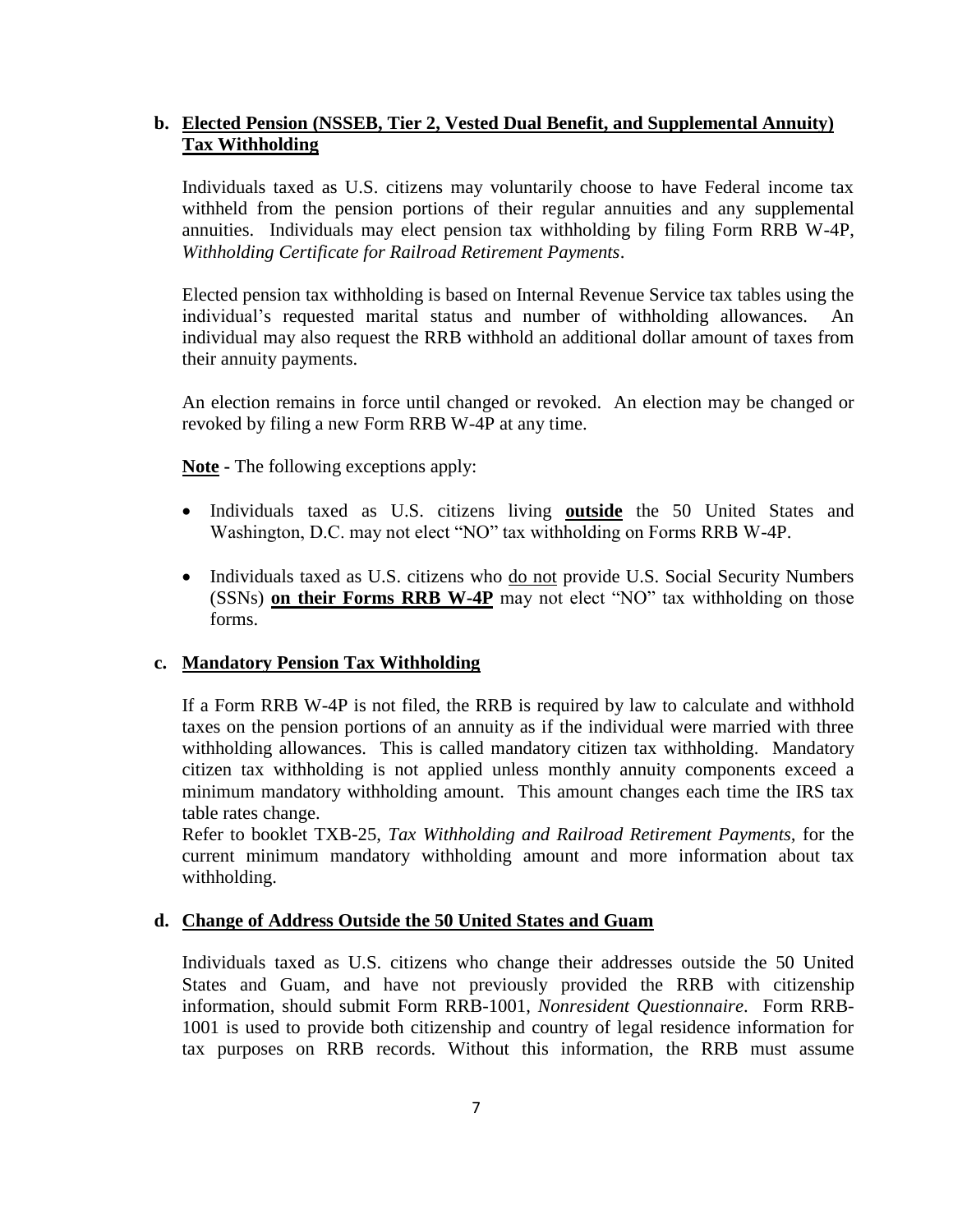nonresident annuitants are nonresident aliens (NRAs) of the United States, and apply mandatory NRA 30% tax withholding to annuity payments.

#### **2. Nonresident Alien (NRA) Tax Withholding**

#### **a. Mandatory 30% NRA Tax Withholding**

As prescribed by the Internal Revenue Code, known NRAs not subject to reduced tax withholding under an income tax treaty and those individuals assumed to be NRAs are subject to mandatory 30% tax withholding rates, applied as follows:

• 30% of 85% of the SSEB,

• 30% of the NSSEB, Tier 2, VDB, and supplemental annuity.

NRAs are identified based on the country of citizenship and country of legal residence they provide on Forms RRB-1001, *Nonresident Questionnaire*.

#### **b. NRA Tax Withholding Reduced Under Income Tax Treaties**

The United States has a number of income tax treaties with other countries that allow reduced tax withholding if tax treaty exemption claims are filed with the RRB.

Tax treaty exemption claims are secured on Forms RRB-1001, *Nonresident Questionnaire*. Tax treaty exemption claims are valid until the end of the third year following processing of properly completed Forms RRB-1001.

Individuals claiming reduced tax withholding under an income tax treaty between the United States and their country of legal residence for tax purposes must provide a United States Taxpayer Identifying Number (TIN) on Form RRB-1001. An individual's TIN is either a United States Social Security Number (SSN) or a United States Individual Taxpayer Identification Number (ITIN). An estate's or administrator of an estate's TIN is a United States Employer Identification Number.

Applicants/annuitants living outside the United States, who are not eligible to receive a United States SSN, may apply for an ITIN through the United States Internal Revenue Service.

Tax treaty exemption claims must be renewed prior to their expiration dates or mandatory 30% tax withholding rates will apply. The RRB issues tax treaty exemption claim renewal packages containing modified versions of Form RRB-1001 prior to the expiration dates of the exemption claims.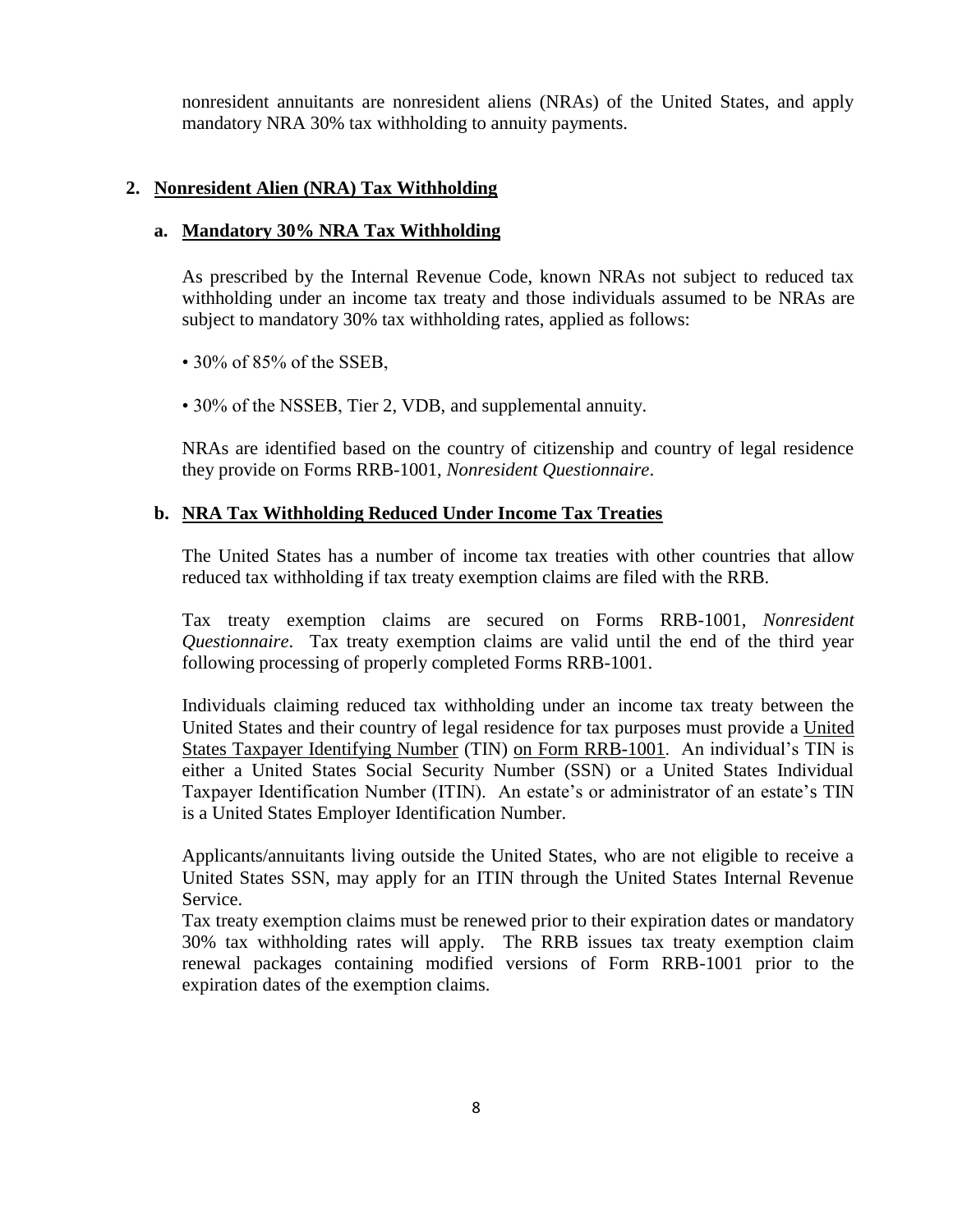## **G. RRA Annuity Repayments**

Repayments are payment amounts that are:

- paid back to the RRB, or
- returned to the RRB, or
- withheld from one or more railroad retirement annuity payments to repay an amount owed the RRB, or
- withheld from one or more social security benefits paid by the RRB to repay an amount owed either the RRB or the Social Security Administration.

The way repayments are handled depends on the type of payment being repaid, the dollar amount of the repayments credited in a given tax year, the tax years to which the repayments apply, and whether the payments being repaid were reported as taxable income when originally paid.

Railroad retirement annuity payments may be used to recover overpaid:

- railroad retirement annuity payments,
- unemployment and/or sickness benefits paid by the RRB, or
- social security benefits paid by the RRB.

Social security benefits paid by the RRB may be used to recover overpaid:

- railroad retirement annuity payments if the overpayments are due to social security benefit entitlement, or
- social security benefits paid by the RRB.

**Note** - If an annuitant receives a payment from which income taxes were withheld, and it is determined in a later year that the annuitant was **not entitled** to the payment, the tax withholding amount is part of the amount not due.

## **1. Social Security Equivalent Benefit (SSEB) Repayments**

The SSEB repayments consist of amounts repaid, returned, or recovered. The Internal Revenue Code allows repayment credit to be reported to the IRS if the repayments cover amounts previously reported to the IRS as taxable or nontaxable when they were originally paid.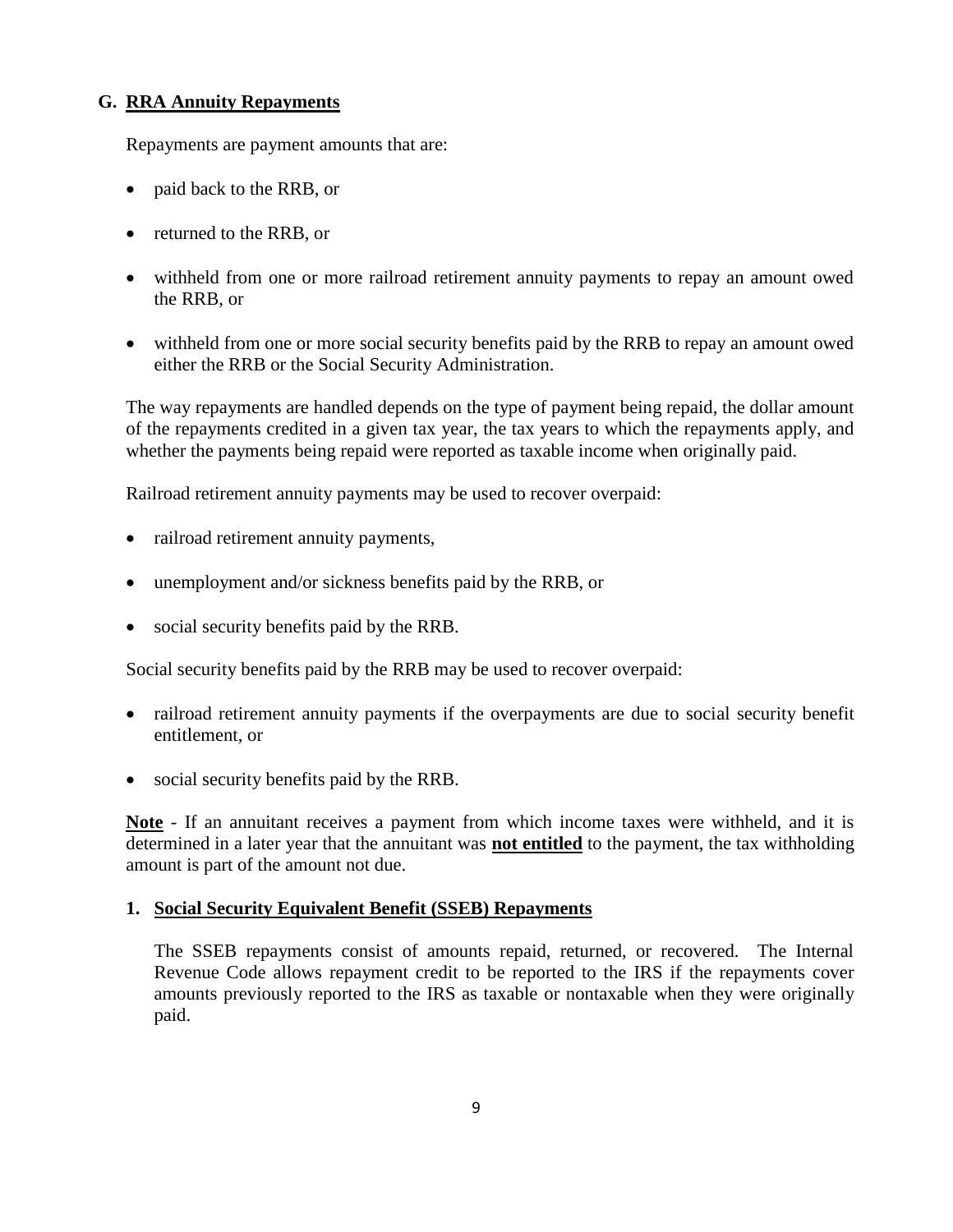#### **2. Non-Social Security Equivalent Benefit (NSSEB) Repayments**

The NSSEB repayments consist of amounts repaid, returned, or recovered for payments previously reported to the IRS as taxable when they were paid.

#### **3. Tier 2 Repayments**

Tier 2 repayments consist of amounts repaid, returned, or recovered for payments previously reported to the IRS as taxable when they were paid.

#### **4. Vested Dual Benefit (VDB) Repayments**

The VDB repayments consist of amounts repaid, returned, or recovered for payments previously reported to the IRS as taxable when they were paid.

#### **5. Supplemental Annuity Repayments**

Supplemental annuity repayments consist of amounts repaid, returned, or recovered for payments previously reported to the IRS as taxable when they were paid.

Refer to IRS Publication 575, *Pension and Annuity Income,* for additional information regarding NSSEB, Tier 2, VDB and supplemental annuity repayments. Also refer to the IRS publication for special rules that apply when these repayments exceed \$3,000 in a given year.

## **H. Taxation of Payments to Non-Annuitants**

#### **1. Court Ordered Legal Process Payments**

#### **a. Partition Payments**

Railroad retirement annuities are subject to division under court ordered partition payments. These payments are made to third-party individuals based on divorce, annulment, legal separation, or a court-approved property settlement.

For Federal income tax purposes, a partition payment is taxable to the payee and not to the railroad retirement annuitant. The payee may elect tax withholding on partition payments.

#### **b. Garnishment Payments**

Railroad retirement annuities are subject to division under court approved garnishment payments. These payments are made to third-party individuals for alimony or child support. For Federal income tax purposes, a garnishment amount is taxable to the railroad retirement annuitant and not to the payee.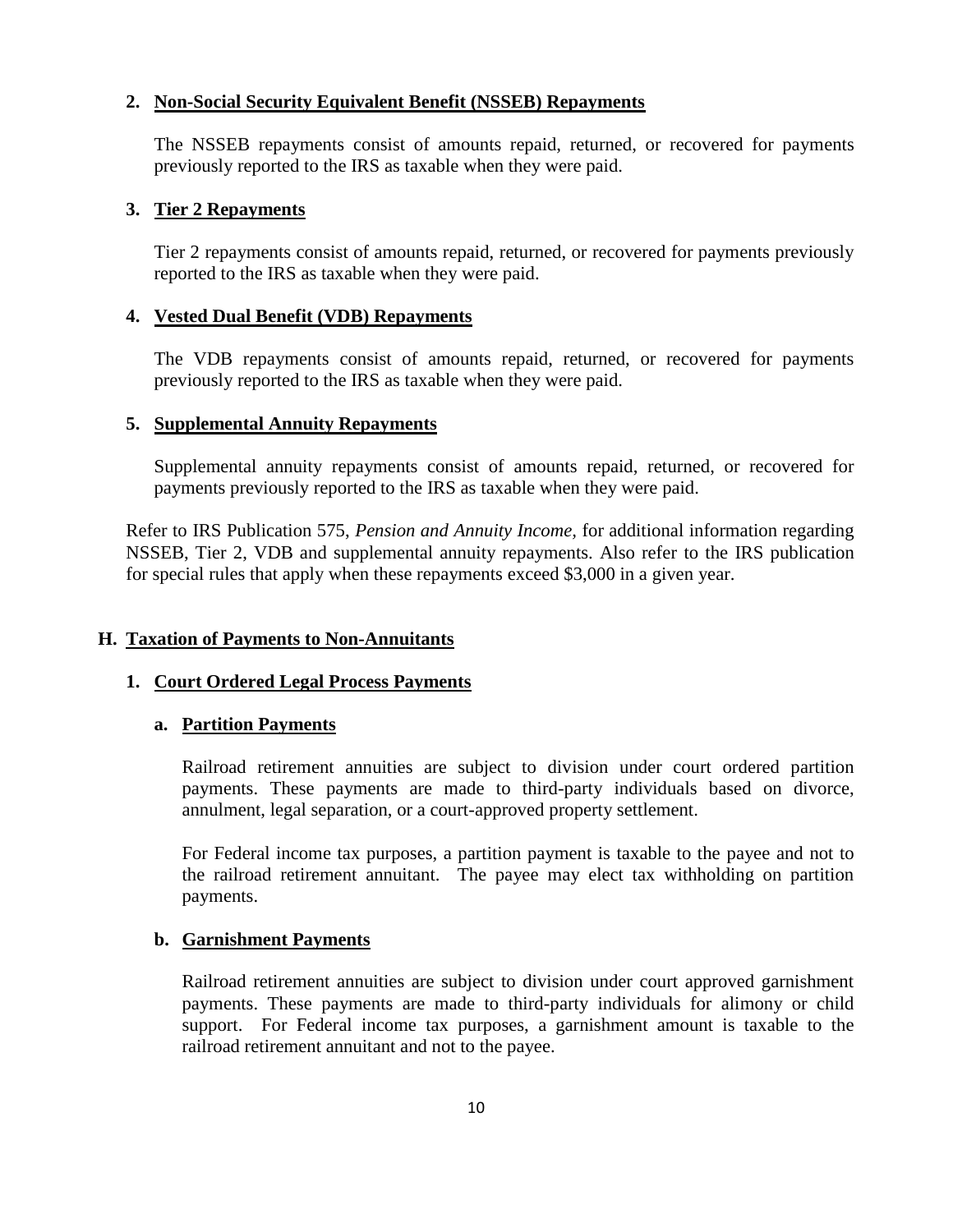## **2. Annuities Due But Unpaid at Death**

Annuities due but unpaid at the death of an annuitant are taxable to the payee. Amounts paid may include SSEB, NSSEB, Tier 2, vested dual benefit, and/or supplemental annuity amounts. An applicant living outside the United States should file Form RRB-1001, *Nonresident Questionnaire*, so the RRB can determine the individual's tax status.

## **I. Annual Railroad Retirement Act (RRA) Tax Statements**

The Internal Revenue Code requires the RRB release annual tax statements of annuities paid and/or repaid in a given tax year.

- U.S. citizen tax statements are to be released by January 31 of the next year.
- Nonresident alien (NRA) tax statements are to be released by March 15 of the next year.

The annual tax statements, as appropriate, reflect RRA annuities paid, RRA annuities repaid, the total amount of Federal income taxes withheld, the EEC amount, the rate of NRA tax withholding, and a NRA's country of legal residence for the taxable year.

The RRB also provides this information to the IRS. Individuals may receive more than one tax statement for a given time period, depending on the type of payments made. For instance, if an individual is a NRA of the United States and the rate of tax withholding changed, or the country of legal residence changed, they may receive more than one Form RRB-1042S. See item 2 below for descriptions of this form.

Each tax statement received should be considered when filing an income tax return. If a corrected tax statement is received, the original tax statement for that same period should not be used when filing a tax return.

Repayments shown on RRA tax statements represent recovery of RRA annuity overpayments only. Recovery of SSA overpayments from RRA annuity payments should be reflected on tax statements issued by the Social Security Administration. Recovery of RRB Unemployment and Sickness Insurance overpayments from RRA annuity payments should be shown on RRB Unemployment and Sickness Insurance tax statements.

The totals reported on RRB tax statements **may not equal** the total amount of railroad retirement annuity payments actually received by the beneficiary during the tax year. Differences may be attributable to deductions applied to annuity payments, such as Medicare premium deductions or Federal income tax withholding.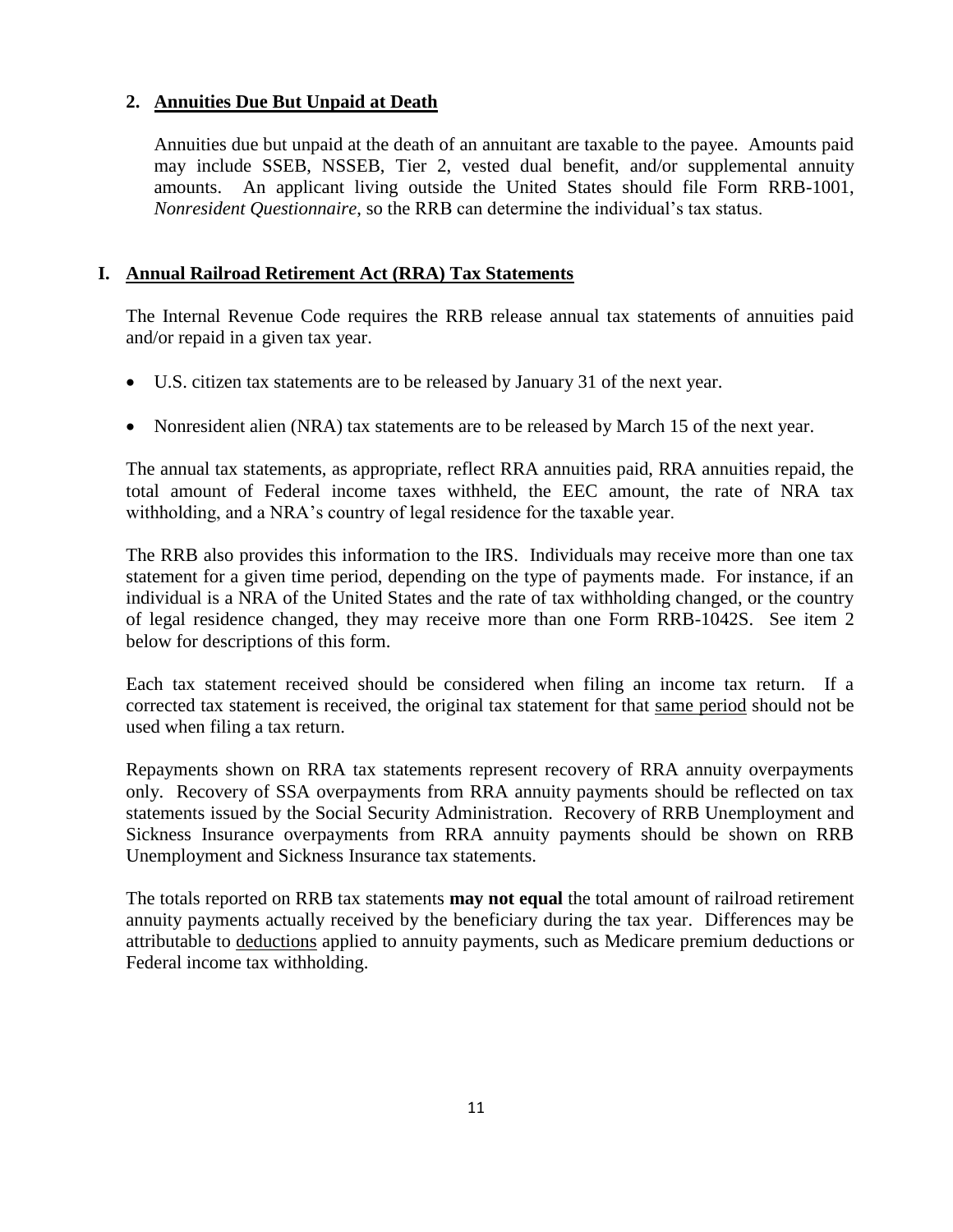## **1. Form RRB-1099 for Individuals Taxed as United States Citizens**

Form RRB-1099 is the tax statement that documents the Social Security Equivalent Benefit (SSEB) portion of Tier 1 regular annuity payments and special guaranty payments for individuals taxed as U.S. citizens.

For information about if and/or how SSEB payments, repayments, and tax withholding amounts should be reported to the Internal Revenue Service, refer to IRS Publication 915, *Social Security and Equivalent Railroad Retirement Benefits*.

The following amounts are shown on Form RRB-1099 for the designated taxable year:

- Total SSEB payments.
- Total SSEB repayments.

**Note** - Tier 1 repayments for the period prior to December 1985 (the payment dated January 1, 1986) may be reported as SSEB repayments even though the Tier 1 payments were never reported to the IRS as taxable payments.

- Net SSEB payments (total payments minus total repayments).
- The portion of the total SSEB payments paid for the first prior tax year.
- The portion of the total SSEB payments paid for the second prior tax year.
- The portion of the total SSEB payments paid for the third and earlier prior tax years.
- Federal income taxes withheld.
- Workers' compensation offset amounts deducted from the SSEB portion of Tier 1. The offset amounts are included in the SSEB amounts shown as paid.
- Medicare premiums deducted from annuity payments.

## **2. Form RRB-1042S for Individuals Taxed as Nonresident Aliens**

Form RRB-1042S is the tax statement that documents the Social Security Equivalent Benefit (SSEB) portion and Non-Social Security Equivalent Benefit (NSSEB) portion of Tier 1, Tier 2, Vested Dual Benefit (VDB), supplemental annuity payments and special guaranty benefits paid and repaid to nonresident aliens of the United States, and the related U.S. Federal income tax withheld.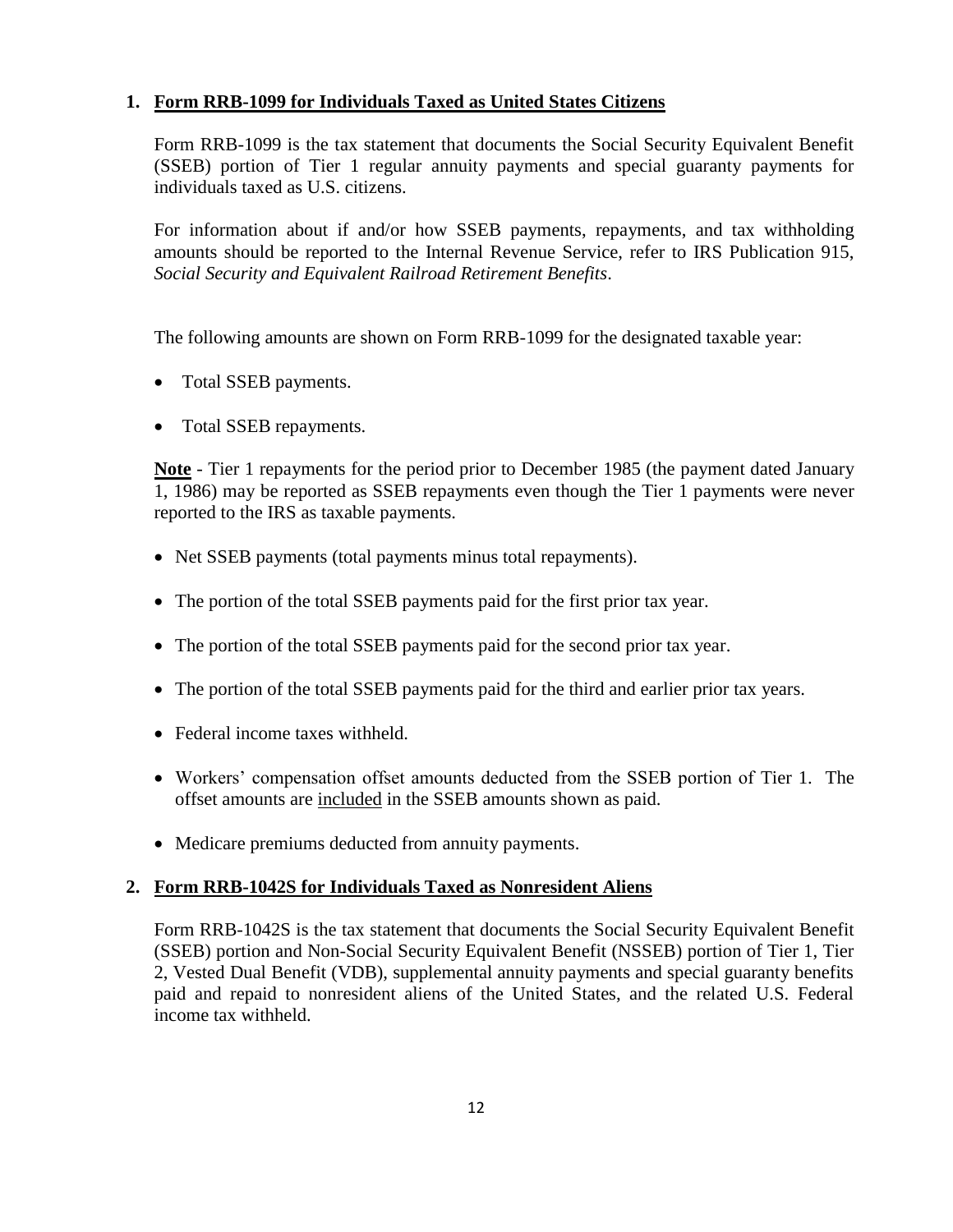For information about if and/or how SSEB payments, repayments, and tax withholding amounts should be reported to the Internal Revenue Service, refer to IRS Publication 915, *Social Security and Equivalent Railroad Retirement Benefits*.

The following amounts are shown for the designated taxable year:

- Total benefit paid.
	- $\circ$  **Income Code 98** Indicates the amounts on this statement represent social security equivalent benefit payments.
	- o **Income Code 99** Indicates the amounts on this statement represent pension payments.
- Total benefit repaid.
- Federal income taxes withheld.
- The claimed country of residence for tax purposes.
- NRA tax percentages (rate of taxes).
- Medicare premiums deducted from annuity payments.
- The Employee Contribution (EEC) amount.

#### **3. Form RRB-1099-R for Individuals Taxed as United States Citizens**

Form RRB-1099-R is the tax statement that documents the pension components of the railroad retirement annuity for US citizens.

For information about if and/or how pension payments, repayments, and tax withholding should be reported to the Internal Revenue Service, refer to IRS Publication 575, *Pension and Annuity Income.*

The following amounts are shown for the designated taxable year:

- The Employee Contribution (EEC) amount.
- The contributory amount (NSSEB and Tier 2) paid.
- The vested dual benefit (VDB) paid.
- The supplemental annuity paid.
- The total gross paid, which is the sum of the NSSEB, Tier 2, VDB and supplemental annuity payments.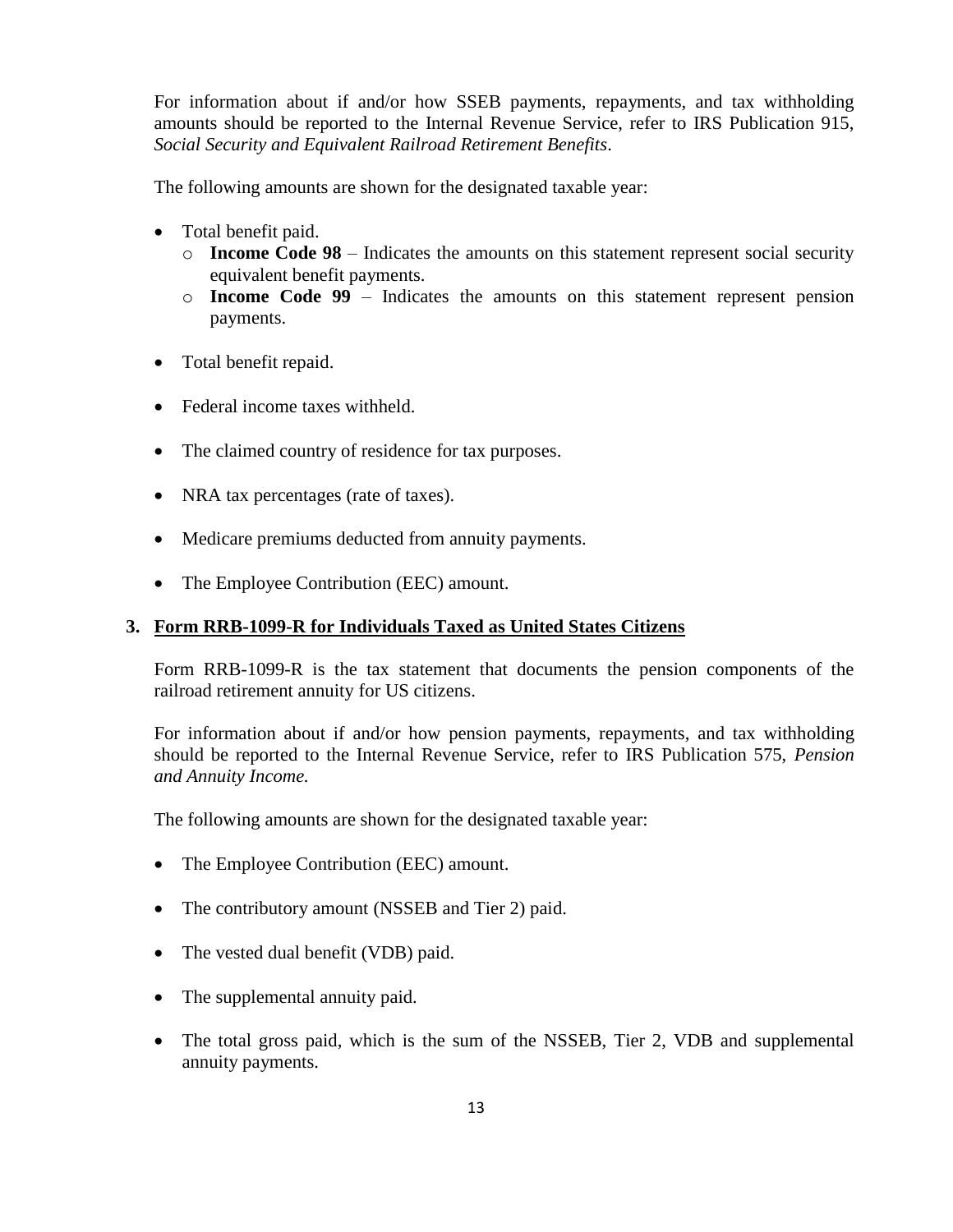- Total pension repayments.
	- Current year pension repayments by components offset current year pension payments by components. When both are present in the tax year, neither current year payments nor current year repayments are reported on the tax statement.
	- Pension repayments may be shown on tax statements **only if** they represent amounts that were shown as taxable when originally paid.
- Federal income taxes withheld.
- Medicare premiums if deducted from annuity payments.

## **4. IRS Form 1099-C,** *Cancellation of Debt*

The RRB issues IRS Form 1099-C*,* if at any time during the tax year an outstanding overpayment of \$600 or more that was never considered taxable, is waived or deemed permanently uncollectible. The \$600 amount may include overpayment principal, interest, penalties, and administrative costs.

## **J. Social Security Benefits Paid by the RRB**

The RRB pays social security benefits to those railroad retirement annuitants also entitled to benefits paid by the Social Security Administration.

The Social Security Administration, **not** the RRB, releases annual tax statement Forms SSA-1099 to individuals taxed as U.S. citizens and Forms SSA-1042S to individuals taxed as nonresident aliens. The tax statement forms report social security benefits paid in a given tax year. Questions about annual tax statements covering social security payments made by the RRB should be directed to the Social Security Administration.

## **K. Additional Information**

Questions about Federal income tax information and/or how to figure taxable payments and/or questions about amounts to show on income tax returns should be referred to a local IRS office or a tax preparer. Additional information is also available by visiting the IRS website at www.irs.gov.

Questions about railroad retirement annuity payments, tax withholding on these payments, or the amounts shown on annual tax statements issued by the RRB should be referred to a RRB office by calling toll free at 1-877-772-5772. Office locations are also available on our website at www.rrb.gov.